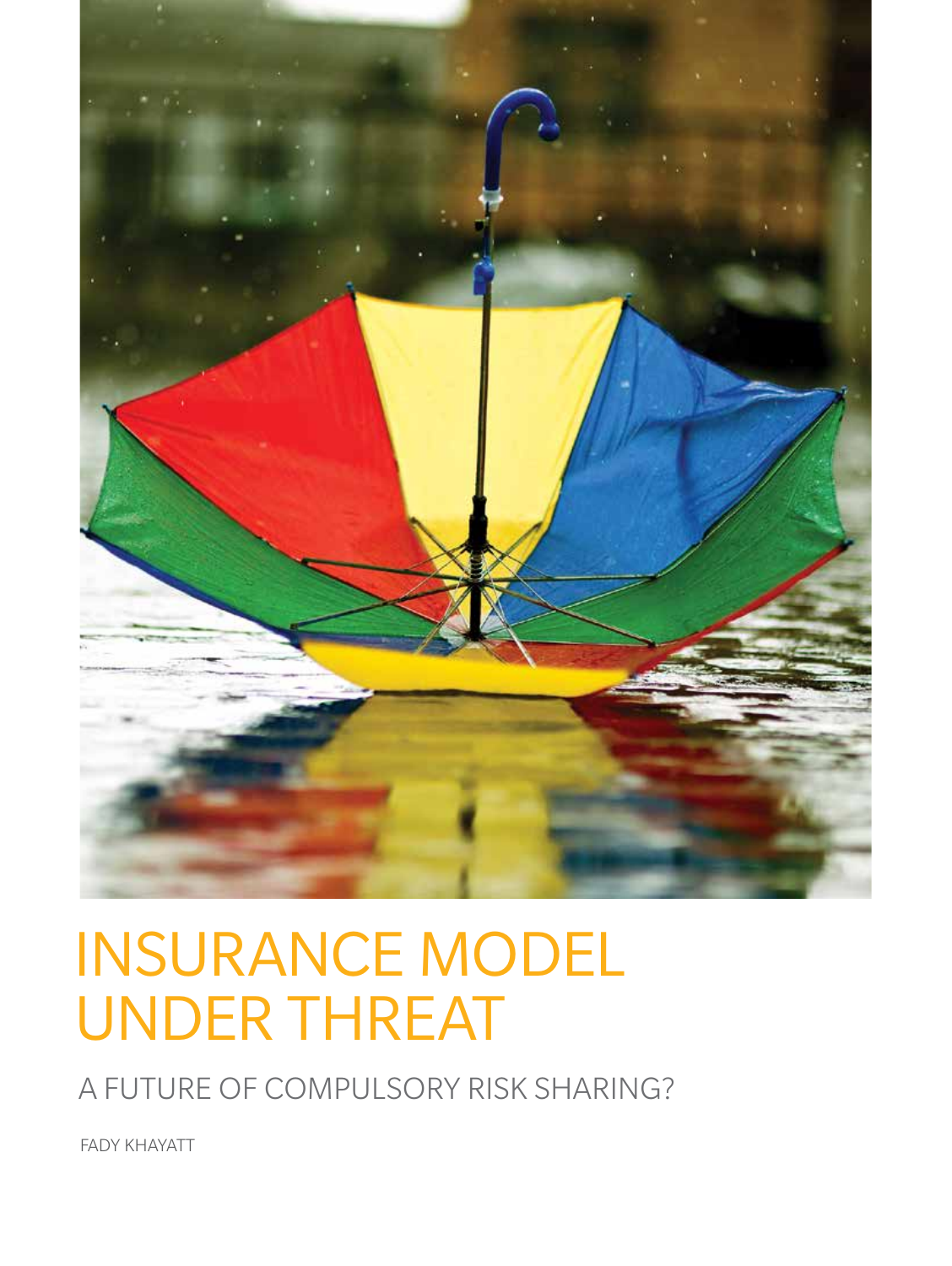$\frac{1}{2}$ nsurance is made possible through the pooling of risk. No one knows for certain whether or not they will be in a serious car accident in the coming year. Nor can other drivers predict whether they will have accidents. What can be predicted is that, say, 1 percent of all drivers will be in accidents. If enough drivers contribute 1 percent of the value of their cars into a fund that promises to pay for the replacement of cars written off in those accidents, then the fund will have enough money to pay for all claims on it for a year. By pooling risks, they can be converted into predictable ongoing expenses – insurance premiums, in other words.

Risk pooling is of great economic and social importance. Most valuable activities entail risk, from international trade to building power stations to performing surgery to playing rugby. If people could not insure themselves against the risks involved in such societally beneficial activities, then they would engage in those activities much less frequently and society would be much the poorer.

Yet risk pooling via insurance is under threat, for the apparently perverse reason that insurers are rapidly getting better at measuring risk.

Here's why.

Some insurees are riskier than others. Jack's chance of smashing his car might be twice Jill's. If the insurer cannot identify this difference, it will charge Jack and Jill the same premium. This means Jill pays for more than her share of the risk she contributes to the pool, while Jack pays for less. In other words, Jill's premiums will subsidize Jack's insurance.

If, however, the difference between the risk presented by Jack and by Jill can be determined and quantified, then the cross-subsidy will soon disappear. Even if their insurer were to decide nevertheless to charge Jack and Jill the same premium, Jill will soon be "cherry picked" by

Risk pooling via insurance is under threat, for the apparently perverse reason that insurers are rapidly getting better at measuring risk

a competitor charging low-risk drivers lower premiums. Without Jill's inflated premium available to subsidize Jack's, he will have to bear the full cost of the risk he represents.

## MORE ACCURATE RISK MEASUREMENT

Accurate risk measurement thus eliminates cross subsidies. And risk measurement is swiftly becoming more accurate.

Telematics, though hardly new, provides a good example. Devices installed in cars send insurers information about their policyholders' driving behavior and patterns and, thus, their chances of getting into an accident. Safe drivers end up paying lower premiums than risky drivers.

Telematics is but one example of the burgeoning "Internet of things." Homes and commercial assets are increasingly being fitted with sensors that can provide insurers with detailed real-time information about insured objects and their environments.

Nor is this explosion of monitoring and quantification restricted to objects. People are collecting far more data about themselves – for example, about their health – which many are keen to share with insurers in return for lower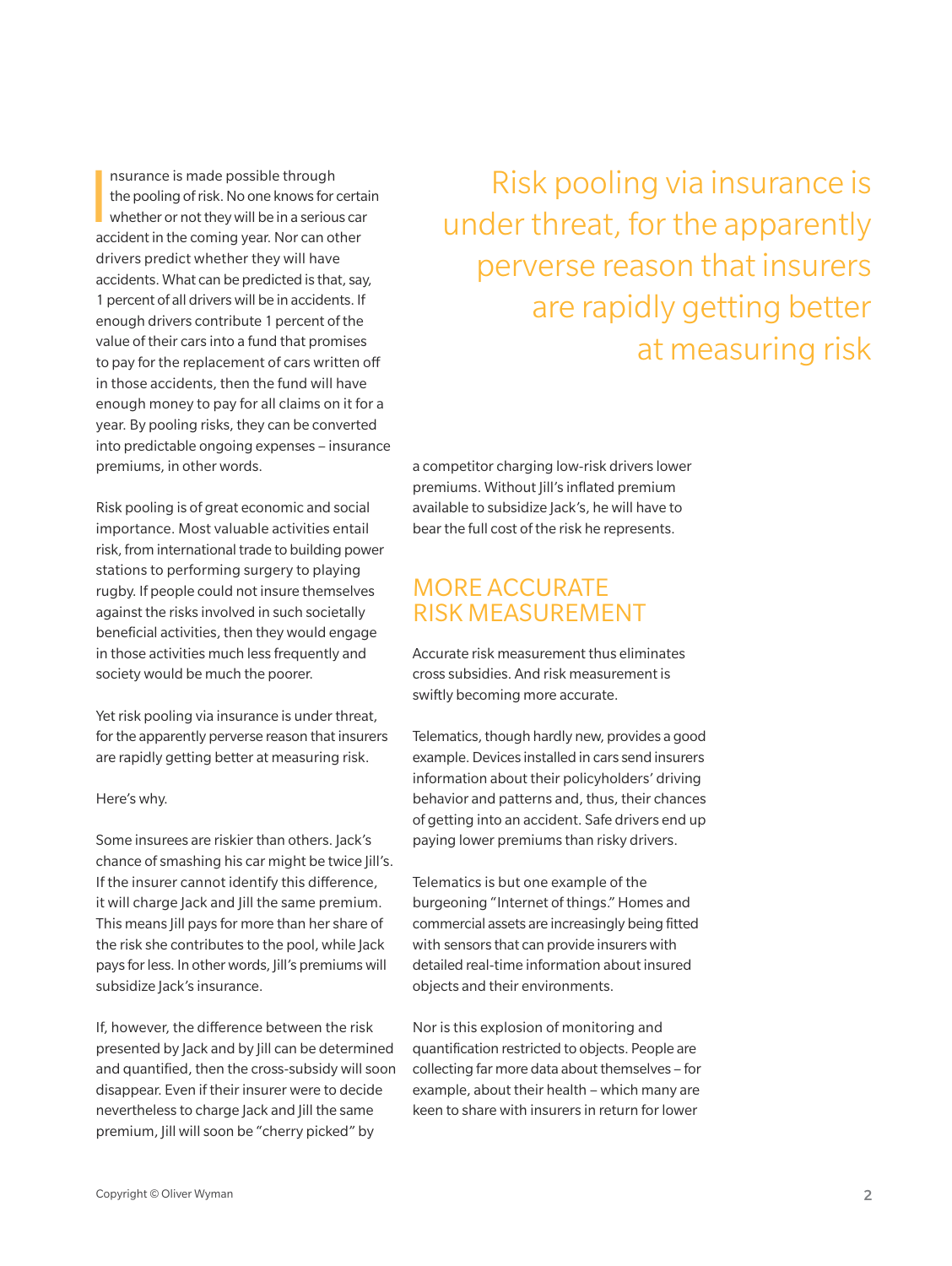premiums. Big Data analysis, by drawing on policyholders' Internet footprints, is able to paint an increasingly accurate picture of their circumstances and behavior.

Insurance pricing that accurately reflects the risk presented by individual policyholders has social benefits. In most cases, it incentivizes people to take actions that reduce risk, provided such actions cost less than what is saved on premiums. And they discourage activities that are not worth the cost when risk is properly accounted for. In other words, accurate risk pricing promotes economic efficiency.

## THE DOWNSIDE TO ACCURATE RISK PRICING

But greater accuracy in pricing risk has its downside, too. Some people can find themselves suddenly priced out of an insurance market. Homes in areas that are prone to flooding, for example, may face

premiums so high that they become effectively uninsurable. Or people predisposed to serious diseases may face health insurance premiums they cannot realistically afford.

By making segments of the population effectively uninsurable, accurate risk-based pricing removes the benefit of risk pooling from precisely those who need it most.

How then can affordable insurance be made available to high-risk populations?

One approach that is increasingly being applied to the industry is to force low risk policyholders to subsidize high-risk policyholders. For example, after a spate of floods in England, the government of the United Kingdom will require insurers to provide flood insurance at capped premiums and has established a re-insurance fund (Flood Re) into which all home insurees must make the same contribution, regardless of flood risk. (See Exhibit 1.)

### Exhibit 1: MOVING TOWARD MANDATORY POOLING

RISK

SEGMENTATION BEGINS

THE INSURANCE INDUSTRY IS MOVING TOWARD MANDATORY POOLING TO COPE WITH THE UNINSURABLE POPULATIONS CREATED BY MORE ACCURATE PRICING. BUT AS THE MANDATORY POOL GROWS, THERE IS LESS PRICE DIFFERENTIATION. HERE'S HOW IT WORKS:

#### INSURANCE IS MADE POSSIBLE THROUGH RISK POOLING



*Some insurees' risks are higher than others, but they have traditionally paid similar premiums.*

Source: Oliver Wyman analysis



*As insurers have become better at measuring risks, they are charging diverging premiums – creating an "uninsurable" population in the process.* 

ENFORCED POOLING BEGINS

**COMPULSORY** RISK SHARING



*Enforced pooling ensures that affordable insurance can still be provided to "uninsurable" populations, but it requires non-affected insurees to pay a larger premium.*